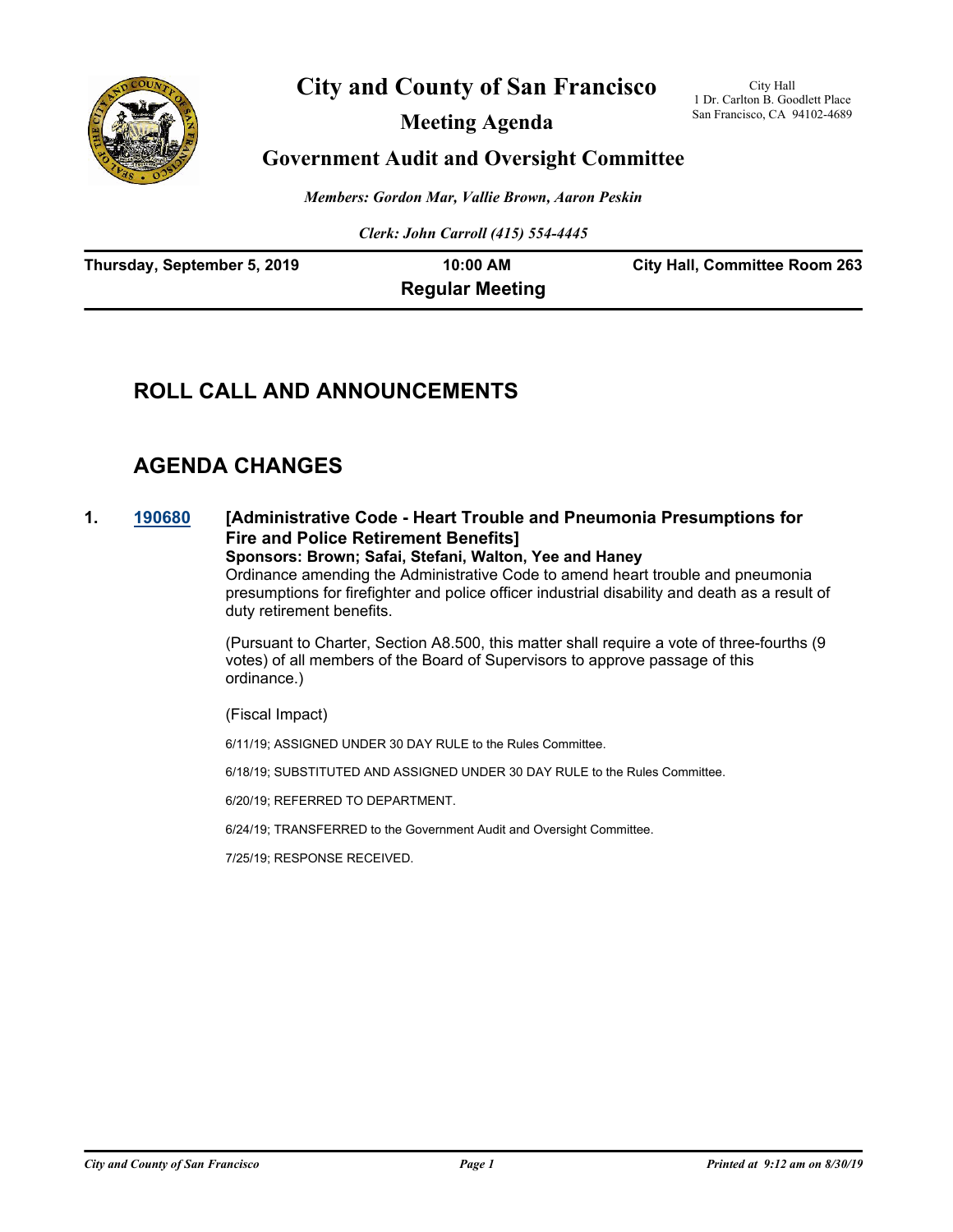# **2. [190660](http://sfgov.legistar.com/gateway.aspx?m=l&id=34782) [Campaign and Governmental Conduct Code - Public Campaign Financing]**

## **Sponsor: Mar**

Ordinance amending the Campaign and Governmental Conduct Code to increase the matching ratio for campaign contributions raised by candidates participating in the City's public financing program and the amount of public funds available for those candidates.

(Pursuant to Campaign and Governmental Conduct Code, Section 3.204, this matter requires two-thirds vote of the full membership of the Board of Supervisors (8 votes) for passage.)

#### (Fiscal Impact)

6/4/19; ASSIGNED UNDER 30 DAY RULE to the Rules Committee.

6/12/19; REFERRED TO DEPARTMENT.

6/20/19; TRANSFERRED to the Government Audit and Oversight Committee.

### **3. [190424](http://sfgov.legistar.com/gateway.aspx?m=l&id=34545) [Noe Valley Community Benefit District - Annual Report - FY2017-2018] Sponsor: Mandelman**

Resolution receiving and approving the annual report for the Noe Valley Community Benefit District for FY2017-2018, submitted as required by the Property and Business Improvement District Law of 1994 (California Streets and Highways Code, Sections 36600, et seq.), Section 36650, and the District's management agreement with the City, Section 3.4. (Department of Economic and Workforce Development)

4/16/19; RECEIVED AND ASSIGNED to the Government Audit and Oversight Committee.

4/23/19; REFERRED TO DEPARTMENT.

### **4. [190366](http://sfgov.legistar.com/gateway.aspx?m=l&id=34487) [Fisherman's Wharf Community Benefit District and Fisherman's Wharf Portside Community Benefit District - Annual Report for FY2017-2018] Sponsor: Peskin**

Resolution receiving and approving an annual report for the Fisherman's Wharf Community Benefit District and Fisherman's Wharf Portside Community Benefit District for FY2017-2018, submitted as required by the Property and Business Improvement District Law of 1994 (California Streets and Highways Code, Sections 36600 et seq.), Section 36650, and the Districts' management agreements with the City, Section 3.4.

4/2/19; RECEIVED AND ASSIGNED to the Government Audit and Oversight Committee.

4/10/19; REFERRED TO DEPARTMENT.

### **5. [190664](http://sfgov.legistar.com/gateway.aspx?m=l&id=34786) [Ocean Avenue Community Benefit District - Annual Report - FY2017-2018] Sponsor: Yee**

Resolution receiving and approving the annual report for the Ocean Avenue Community Benefit District for FY2017-2018, submitted as required by the Property and Business Improvement District Law of 1994 (California Streets and Highways Code, Sections 36600, et seq.), Section 36650, and the District's management agreement with the City, Section 3.4. (Department of Economic and Workforce Development)

6/4/19; RECEIVED AND ASSIGNED to the Government Audit and Oversight Committee.

6/12/19; REFERRED TO DEPARTMENT.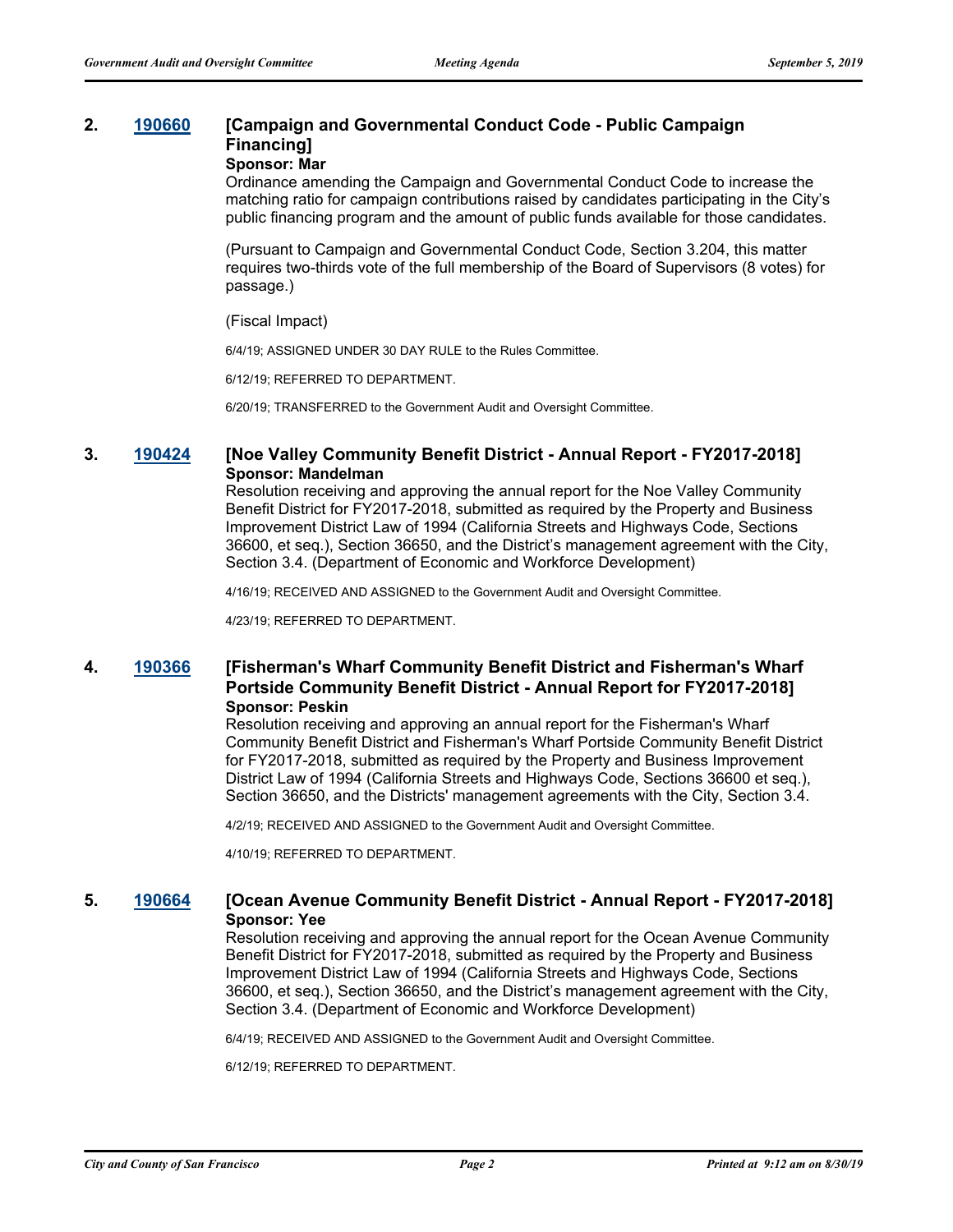# **6. [190580](http://sfgov.legistar.com/gateway.aspx?m=l&id=34702) [Top of Broadway Community Benefit District - Annual Report - FY2017-2018]**

**Sponsor: Peskin**

Resolution receiving and approving an annual report for the Top of Broadway Community Benefit District for FY2017-2018, submitted as required by the Property and Business Improvement District Law of 1994 (California Streets and Highways Code, Sections 36600, et seq.), Section 36650, and the District's management agreement with the City, Section 3.4. (Department of Economic and Workforce Development)

5/21/19; RECEIVED AND ASSIGNED to the Government Audit and Oversight Committee.

5/29/19; REFERRED TO DEPARTMENT.

### **7. [190556](http://sfgov.legistar.com/gateway.aspx?m=l&id=34678) [Hearing - Chief Medical Examiner's Annual Report] Sponsor: Peskin**

Hearing to receive the Office of the Chief Medical Examiner's Annual Report on staffing and accreditation updates, as required by Administrative Code, Section 2A.30; and requesting the City Administrator, Chief Medical Examiner, Chief Toxicologist, Public Defender, and National Association of Medical Examiners to report.

5/14/19; RECEIVED AND ASSIGNED to the Government Audit and Oversight Committee.

5/22/19; REFERRED TO DEPARTMENT.

# **REGULAR AGENDA**

# **ADJOURNMENT**

# **LEGISLATION UNDER THE 30-DAY RULE**

*NOTE: The following legislation will not be considered at this meeting. Board Rule 3.22 provides that when an Ordinance or Resolution is introduced which would CREATE OR REVISE MAJOR CITY POLICY, the Committee to which the legislation is assigned shall not consider the legislation until at least thirty days after the date of introduction. The provisions of this rule shall not apply to the routine operations of the departments of the City or when a legal time limit controls the hearing timing. In general, the rule shall not apply to hearings to consider subject matter when no legislation has been presented, nor shall the rule apply to resolutions which simply URGE action to be taken.*

*(There is no legislation pending under the 30-Day Rule.)*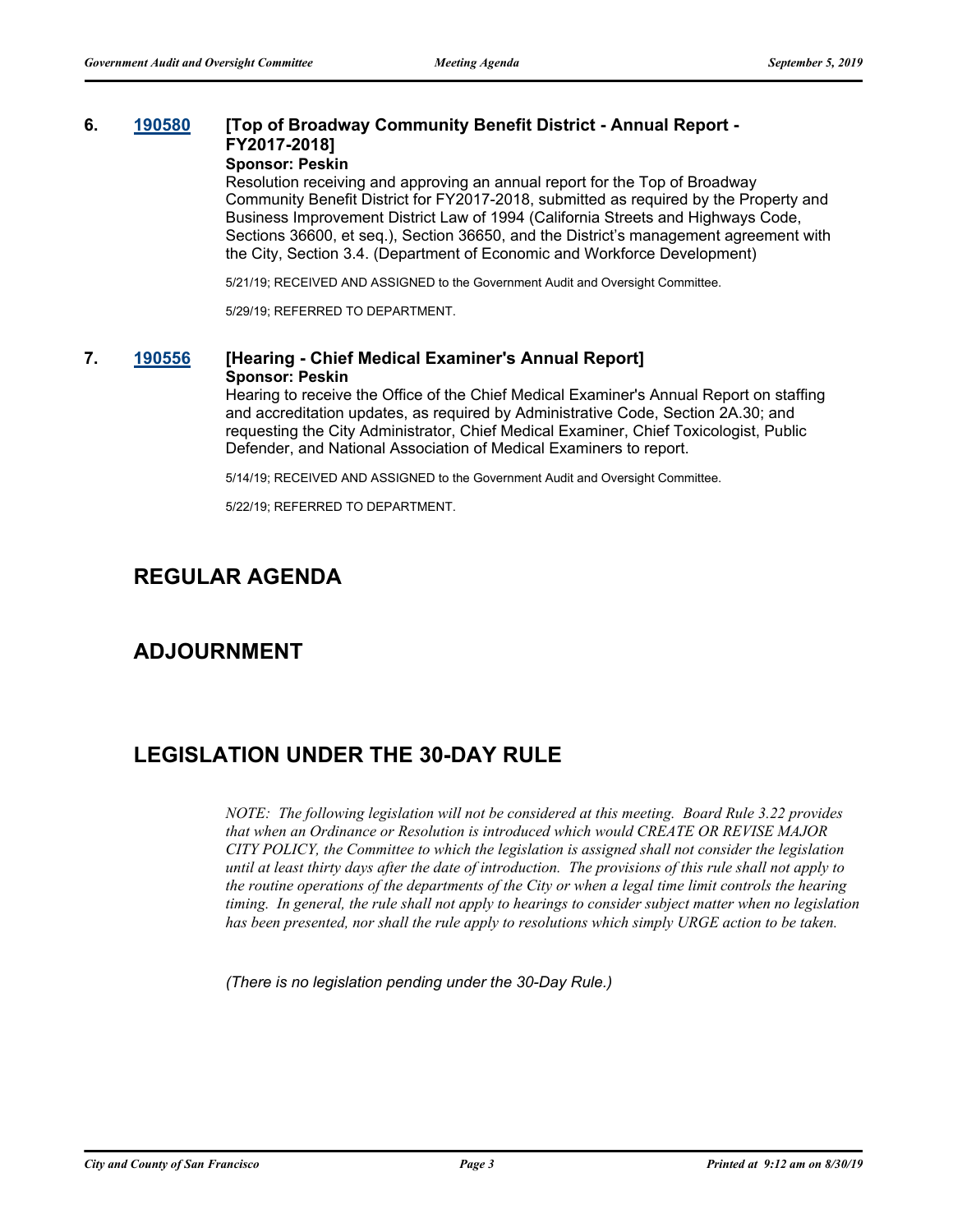# **Agenda Item Information**

Each item on the Consent or Regular agenda may include the following documents:

1) Legislation, 2) Budget and Legislative Analyst report,

3) Department or Agency cover letter and/or report, 4) Public correspondence

Items will be available for review at City Hall, 1 Dr. Carlton B. Goodlett Place, Room 244, Reception Desk.

### **Meeting Procedures**

The Board of Supervisors is the legislative body of the City and County of San Francisco. The Board has several standing committees where ordinances and resolutions are the subject of hearings at which members of the public are urged to testify. The full Board does not hold a second public hearing on measures which have been heard in committee.

Board procedures do not permit: 1) persons in the audience to vocally express support or opposition to statements by Supervisors or by other persons testifying; 2) ringing and use of cell phones, pagers, and similar sound-producing electronic devices; 3) bringing in or displaying signs in the meeting room; and 4) standing in the meeting room.

Each member of the public will be allotted the same maximum number of minutes to speak as set by the President or Chair at the beginning of each item or public comment, excluding City representatives, except that public speakers using interpretation assistance will be allowed to testify for twice the amount of the public testimony time limit. If simultaneous interpretation services are used, speakers will be governed by the public testimony time limit applied to speakers not requesting interpretation assistance. Members of the public who want a document placed on the overhead for display should clearly state such and subsequently remove the document when they want the screen to return to live coverage of the meeting.

IMPORTANT INFORMATION: The public is encouraged to testify at Committee meetings. Persons unable to attend the meeting may submit to the City, by the time the proceedings begin, written comments regarding the agenda items. These comments will be made a part of the official public record and shall be brought to the attention of the Board of Supervisors. Written communications should be submitted to the Clerk of the Board or Clerk of the Committee: 1 Dr. Carlton B. Goodlett Place, Room 244, San Francisco, CA 94102. Communications not received prior to the hearing may be delivered to the Clerk of the Board or Clerk of the Committee at the hearing and you are encouraged to bring enough copies for distribution to all of its members.

LAPTOP COMPUTER FOR PRESENTATIONS: Contact City Hall Media Services at (415) 554-7490 to coordinate the use of the laptop computer for presentations. Presenters should arrive 30 minutes prior to the meeting to test their presentations on the computer.

COPYRIGHT: System content that is broadcasted live during public proceedings is secured by High-bandwidth Digital Content Protection (HDCP), which prevents copyrighted or encrypted content from being displayed or transmitted through unauthorized devices. Members of the public who utilize chamber digital, audio and visual technology may not display copyrighted or encrypted content during public proceedings.

AGENDA PACKET: Available for review in the Office of the Clerk of the Board, City Hall, 1 Dr.Carlton B Goodlett Place, Room 244, or on the internet at http://www.sfbos.org/meetings. Meetings are cablecast on SFGovTV, the Government Channel 26. For DVD copies and scheduling call (415) 554-4188.

LANGUAGE INTERPRETERS: Requests must be received at least 48 hours in advance of the meeting to help ensure availability. Contact Peggy Nevin at (415) 554-5184. AVISO EN ESPAÑOL: La solicitud para un traductor debe recibirse antes de mediodía de el viernes anterior a la reunion. Llame a Peggy Nevin at (415) 554-5184. Paunawa: Ang mga kahilingan ay kailangang matanggap sa loob ng 48 oras bago mag miting upang matiyak na matutugunan ang mga hiling. Mangyaring tumawag ka sa (415) 554-5184.